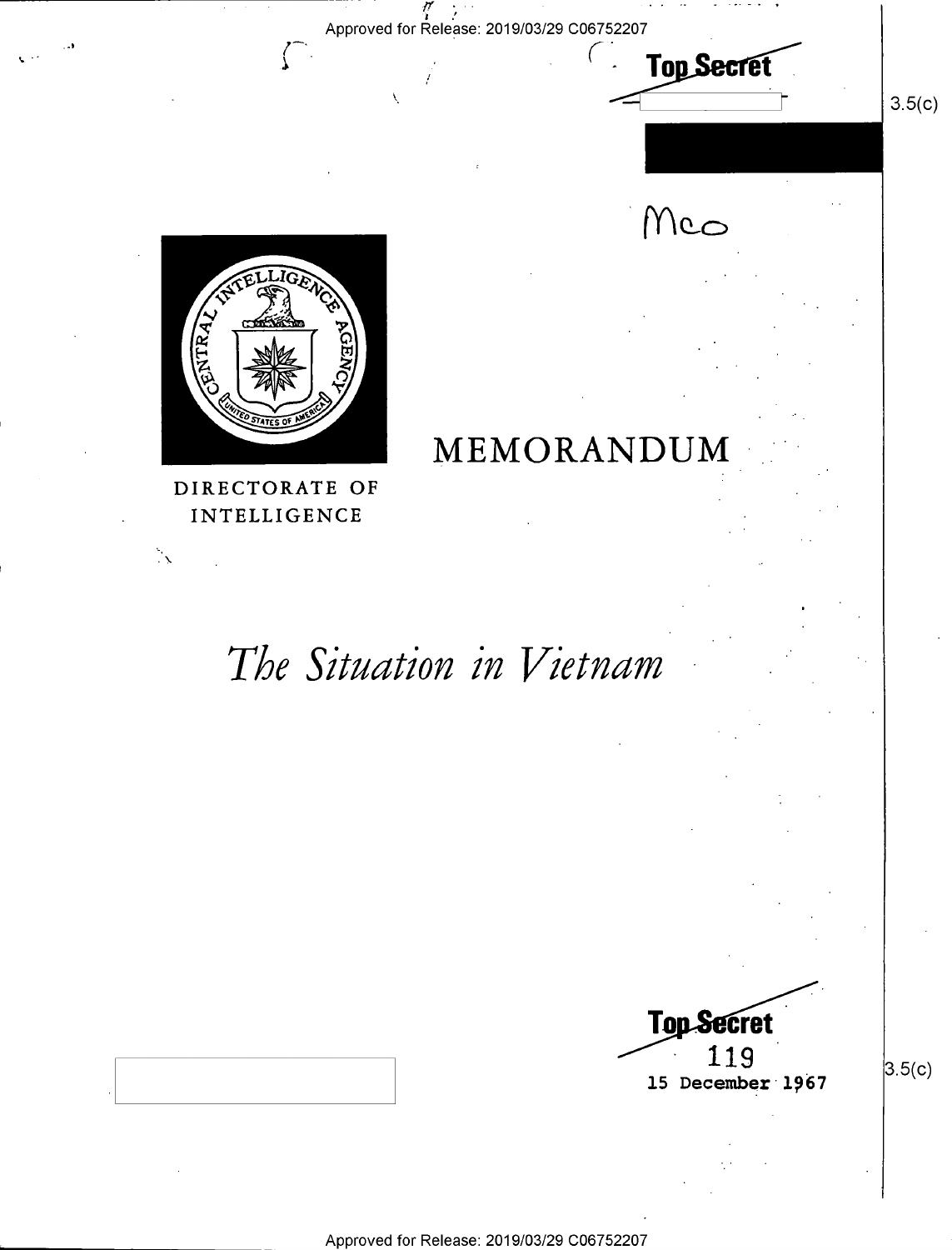Approved for Release: 2019/03/29  $C$ 06752207 3.5(c)<br>
TOBSECRET|

 $3.5(c)$ 

| Information as of 1600<br>15 December 1967<br>3.5(c)                                                                                                                                                                                                                                                                                                                                                                                                                                                                                                                                                                                                                                                                                                                                                                                                                                                                                                                                                         |           |
|--------------------------------------------------------------------------------------------------------------------------------------------------------------------------------------------------------------------------------------------------------------------------------------------------------------------------------------------------------------------------------------------------------------------------------------------------------------------------------------------------------------------------------------------------------------------------------------------------------------------------------------------------------------------------------------------------------------------------------------------------------------------------------------------------------------------------------------------------------------------------------------------------------------------------------------------------------------------------------------------------------------|-----------|
| HIGHLIGHTS                                                                                                                                                                                                                                                                                                                                                                                                                                                                                                                                                                                                                                                                                                                                                                                                                                                                                                                                                                                                   |           |
| Chinese fighters were detected for the first<br>time on 11 and 12 December conducting low-altitude<br>bombing exercises near the North Vietnamese border.<br>The Military Situation in South Vietnam:<br>I.<br>3.3(h)(2)<br>North<br>Vietnamese artillery units in the DMZ area are<br>experiencing difficulties due to winter rains<br>(Paras. 1-2). Action in the ground war was rela-<br>tively light on 14-15 December (Paras. 3-4).<br>II. Political Developments in South Vietnam:<br>Bui Quang San, a member of the Lower House from<br>Quang Nam Province, was assassinated on 14 Decem-<br>ber by two unknown persons (Paras. 1-2). The Lower<br>House is upset by the impending trial of 26 struggle<br>calling<br>leaders<br>for either a postponement or a complete cancellation<br>(Paras. 3-8). The Electrical Workers' Union is threat-<br>ening a strike for 18 December if its demands for<br>increased benefits are not met (Paras. 9-11).<br>III. Military Developments in North Vietnam: | 3.3(h)(2) |
| There is nothing of significance to report.<br>Other Communist Military Developments:<br>IV.                                                                                                                                                                                                                                                                                                                                                                                                                                                                                                                                                                                                                                                                                                                                                                                                                                                                                                                 |           |
|                                                                                                                                                                                                                                                                                                                                                                                                                                                                                                                                                                                                                                                                                                                                                                                                                                                                                                                                                                                                              | 3.3(h)(2) |
| Spanish refugees who lived in<br>North Vietnam for a number of years have reported<br>on the activities of Chinese troops there (Paras.<br>$4 - 8$ ).                                                                                                                                                                                                                                                                                                                                                                                                                                                                                                                                                                                                                                                                                                                                                                                                                                                        |           |
| i                                                                                                                                                                                                                                                                                                                                                                                                                                                                                                                                                                                                                                                                                                                                                                                                                                                                                                                                                                                                            |           |

 $\bar{\mathbf{x}}$ 

 $\bar{\mathcal{A}}$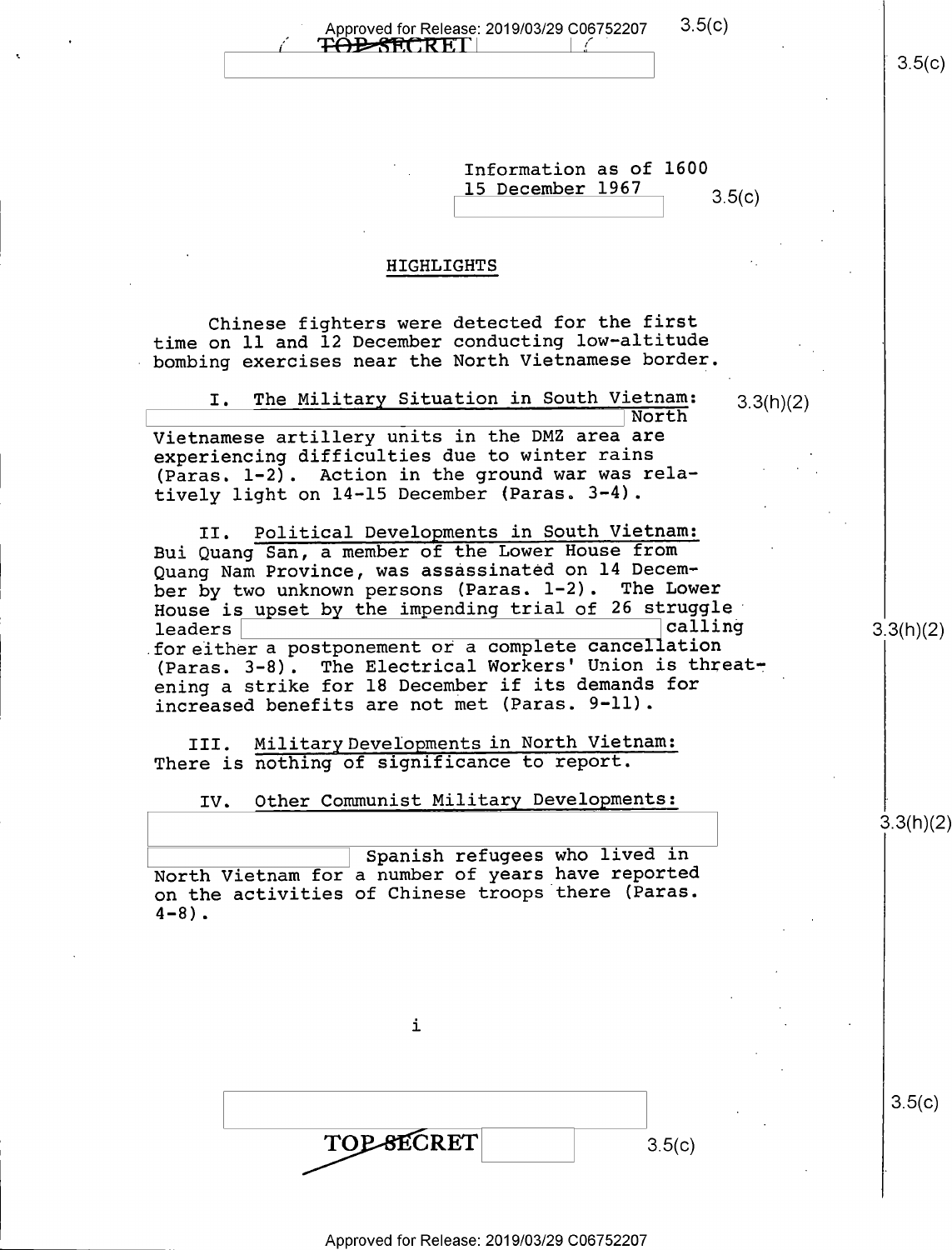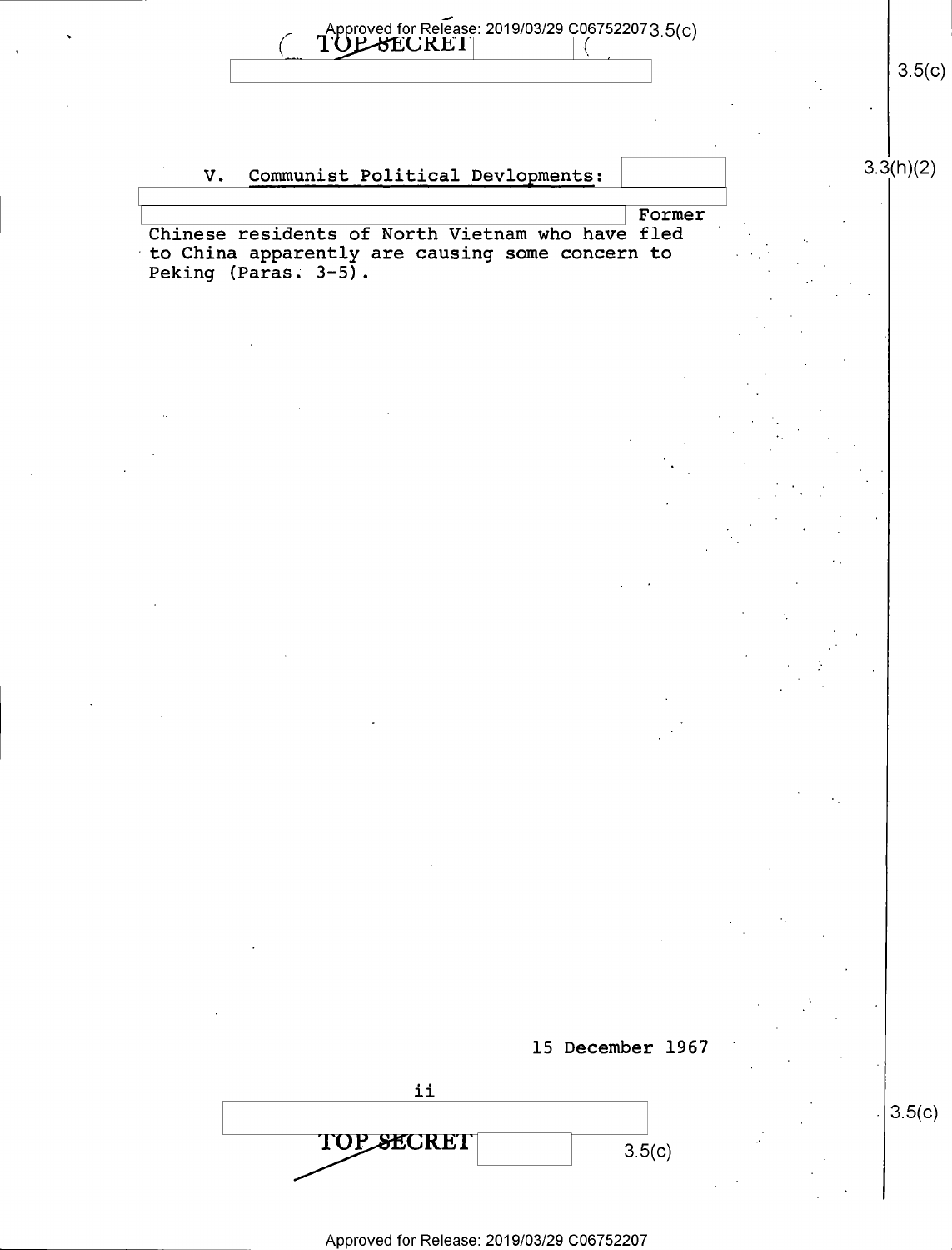Approved for Release: 2019/03/29 C06752207 3.5(c)<br>
<u>C TOP SECRET</u> (2019/03/29 C06752207 3.5(c)<br>
3.5(c) Approved for Release: 2019/03/29 C06752207 3.5(c) . TOP SECRET Ļ. I. MILITARY SITUATION IN SOUTH VIETNAM 3.3(h)(2)  $\mathbf 1$ . North Vietnamese artillery units in the area or the Demilitarized Zone are experiencing difficulties as a result of heavy winter rains. The rains, however, have not prevented the Communists from unleashing sporadic heavy barraqes, and 287 rounds were fired on 14 December.  $\Box$  3.3(h)(2)  $\overline{\hspace{1.6cm}}$   $3.3(n)(2)$ 3.3(h)(2) Ground Action 3. Action in the ground war was light on 14-15 December. The US Americal Division continues to report sporadic enemy resistance south of Da Nang in the Quang Nam - Quang Tin Province border area. A notebook captured recently in this region reveals that the North Vietnamese 2nd Division has been ordered to launch an offensive prior to the Christmas truce period. This is unusual in view of the heavy<br>losses suffered by this unit during the past four months. The document itself notes that the division failed to achieve its 1967 autumn campaign objectiv<mark>es.</mark> 15 December 1967 I-1  $3.5(c)$  $\overline{TOP$  segret  $\overline{ST}$   $3.5(c)$ 

Approved for Release: 2019/03/29 C06752207

l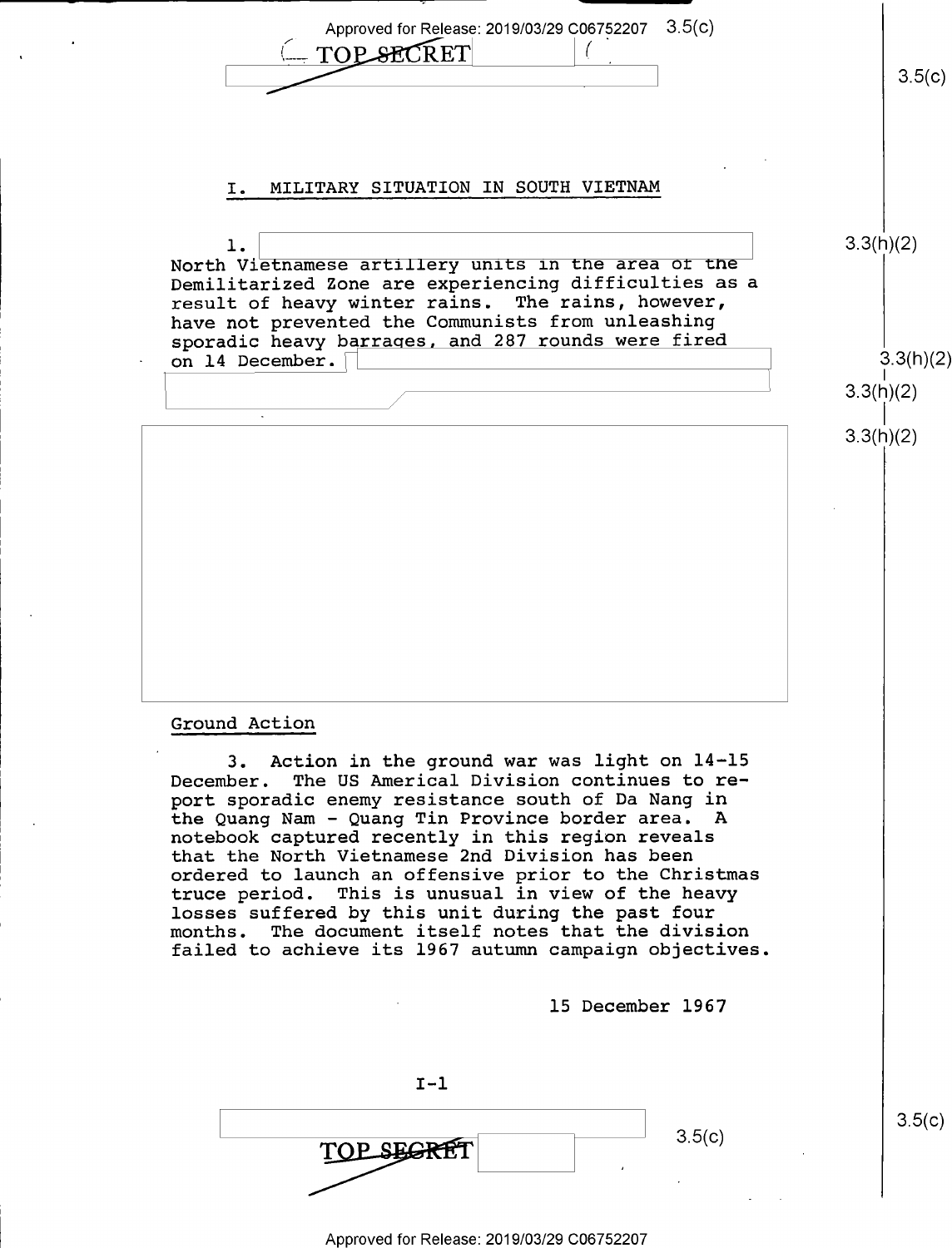Approved for Release: 2019/03/29 C06752207.5(C) **TOP-SECRET** 

4. In Binh Dinh Province during the early morning hours of.l4 December an outpost manned by a South Vietnamese Popular Force company was overrun by an enemy company. At first light US and South Vietnamese reinforcements were moved into the area and fighting continued throughout the day. The enemy force withdrew at dusk. Allied losses were 21 killed (three US) and 22 wounded (ten US). Enemy losses were put at 55 dead.



 $I-2$  $\frac{3.5(c)}{c}$ 

\_ Approved for Release: 2019/03/29 C06752207

 $3.5(c)$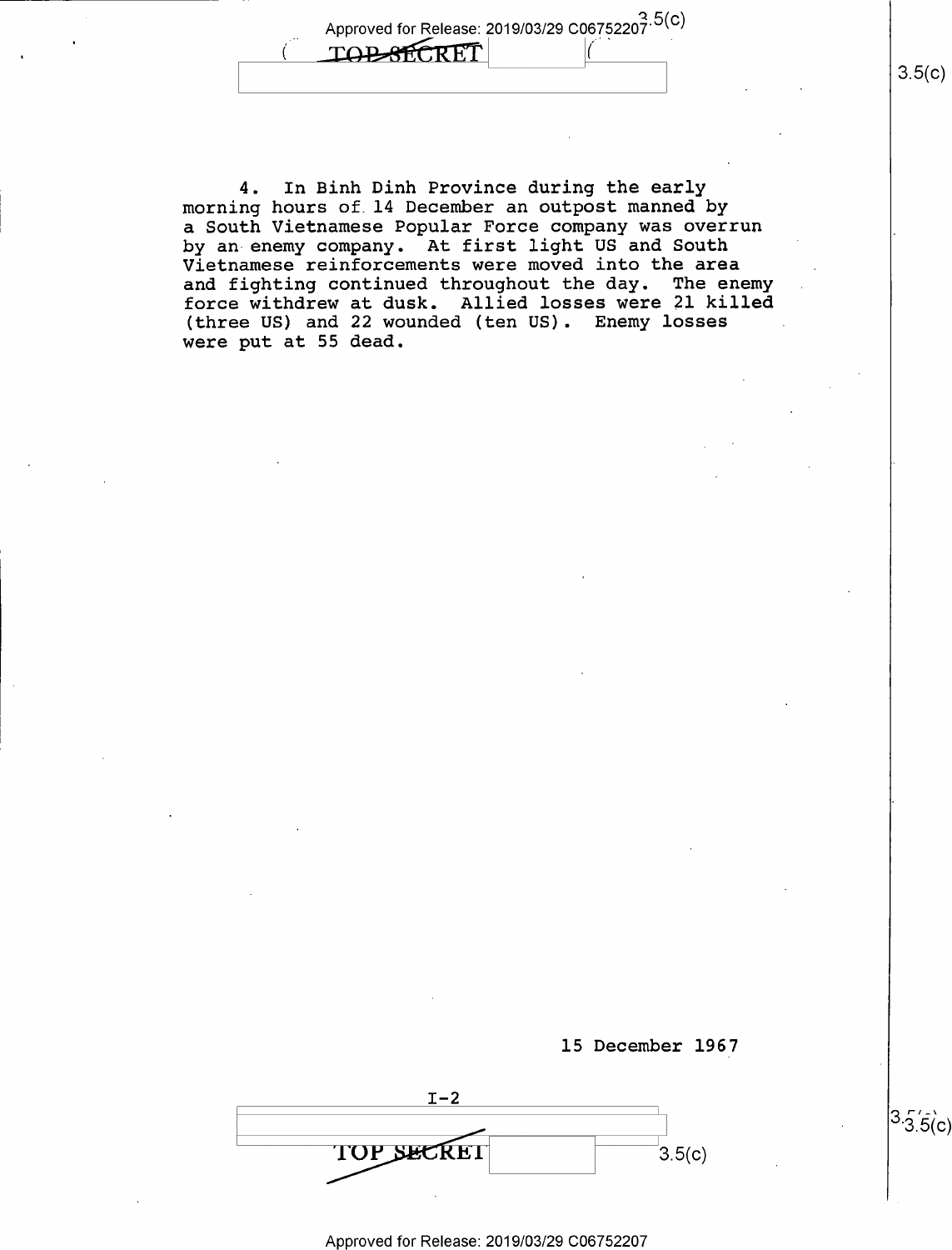#### Approved for Release: 2019/03/29 C06752207.5(C)

TOP SEE

### II. POLITICAL DEVELOPMENTS IN SOUTH VIETNAM

1. Lower House deputy Bui Quan San from Quang<br>Nam Province was killed on the evening of 14 Decem-<br>ber by two unidentified assailants. Current specu-<br>lation in Saigon is that the killing may have been<br>the result of a squabb apparently saw the murderers, reported that they had familiar faces and spoke the patois of Quang Nam.

2. Some elements in the Lower House have al-<br>ready seized on the killing to flay the government for not providing protection to National Assembly<br>members. Their complaints were cut off by interim<br>Lower House Chairman Nguyen Ba Luong who counseled<br>that judgment should be reserved until the official<br>investigation is co Western press reports, however, claim that the note<br>accused San of wife-stealing, torturing civilians,<br>and having a son working for US intelligence. Under<br>the constitution, a special election must be held<br>within three mont

#### Lower House Developments

3. The Lower House during its 13 and 14 De-<br>cember sessions devoted lengthy debate to the imcember sessions devoted lengthy debate to the im-<br>pending trial of 26 struggle movement leaders for<br>treason. Placed on the agenda because of a peti-<br>tion signed by 70 deputies, the subject evoked con<br>siderable protest, and opposition to the trial. A decision on the exact<br>form of any action was deferred until the 15 Decem<br>session. n. that the house should "make known its attitude" in opposition to the trial. A decision on the exact mber

4. Deputy Nguyen Dai Bang of Hue started off<br>the discussion by reading a letter from relatives of<br>the defendants claiming that the struggle had been<br>for legitimate purposes and that it had, in fact, r<br>sulted in the establi Deputy Nguyen Dai Bang of Hue started off the discussion by reading a letter from relatives of the defendants claiming that the struggle had been resulted in the establishment of the present government.



 $3.3.5(c)$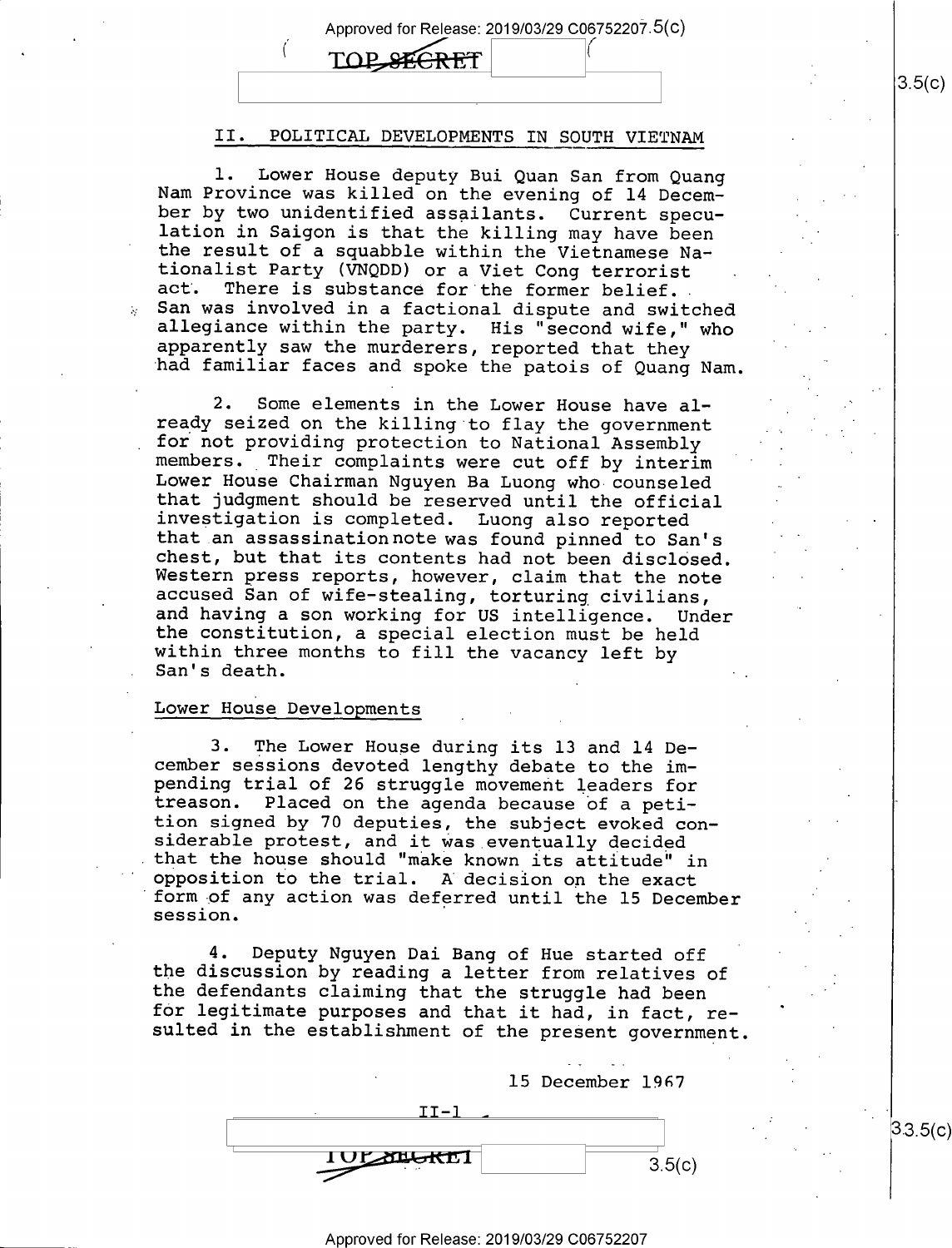$\overline{ }$ 

Characterizing the trial as an act of revenge against<br>genuine nationalists, Bang said that he personally in-<br>tended to write letters to President Thieu, the chairmen of both houses of the National Assembly, and the president of the Third Military Field Court conveying the views of the defendants' families.

5. Another deputy, Nguyen Ngoc Nghia of Thua<br>Thien, argued that it was not the 26 defendants who<br>had led the struggle, but rather the monks who issued<br>the orders. He asked rhetorically why the monks them-<br>selves were not p pant in the struggle, in a communiqué issued on l3 December.

6. Those deputies who favored proceeding with the trial spoke cautiously, and the majority appeared strongly in favor of some sort of leniency, if not cancellation alternatives placed before the house for later considera-<br>tion at its 15 December session were the immediate release of the prisoners or the establishment of a special<br>committee to draft an amnesty law covering political<br>prisoners arrested since l November 1963. If the latter<br>alternative is adopted, the Lower House would request<br>th resolution, and Senator Tran Van Don recently told Viet-<br>nam Press that the Senate would definitely send a letter<br>to the President requesting postponement of the trial.

7. As part of its other business during the 13 and 14 December sessions, the Lower House also decided to establish 14 permanent committees. Deputy Ho Huu Tuong<br>attempted to have a committee on foreigners' affairs<br>established to examine violations of Vietnamese sover-<br>eignty by foreigners, but his proposal received the sup-<br>po

8. In connection with the legislature's challenge<br>of the mobilization decree, the government will send a<br>delegation to answer questions at the morning session of<br>the Lower House and the afternoon session of the Upper<br>House

15 December 1967<br>TI-2  $\sqrt{II-2}$ **TOP SECRET**  $3.5(c)$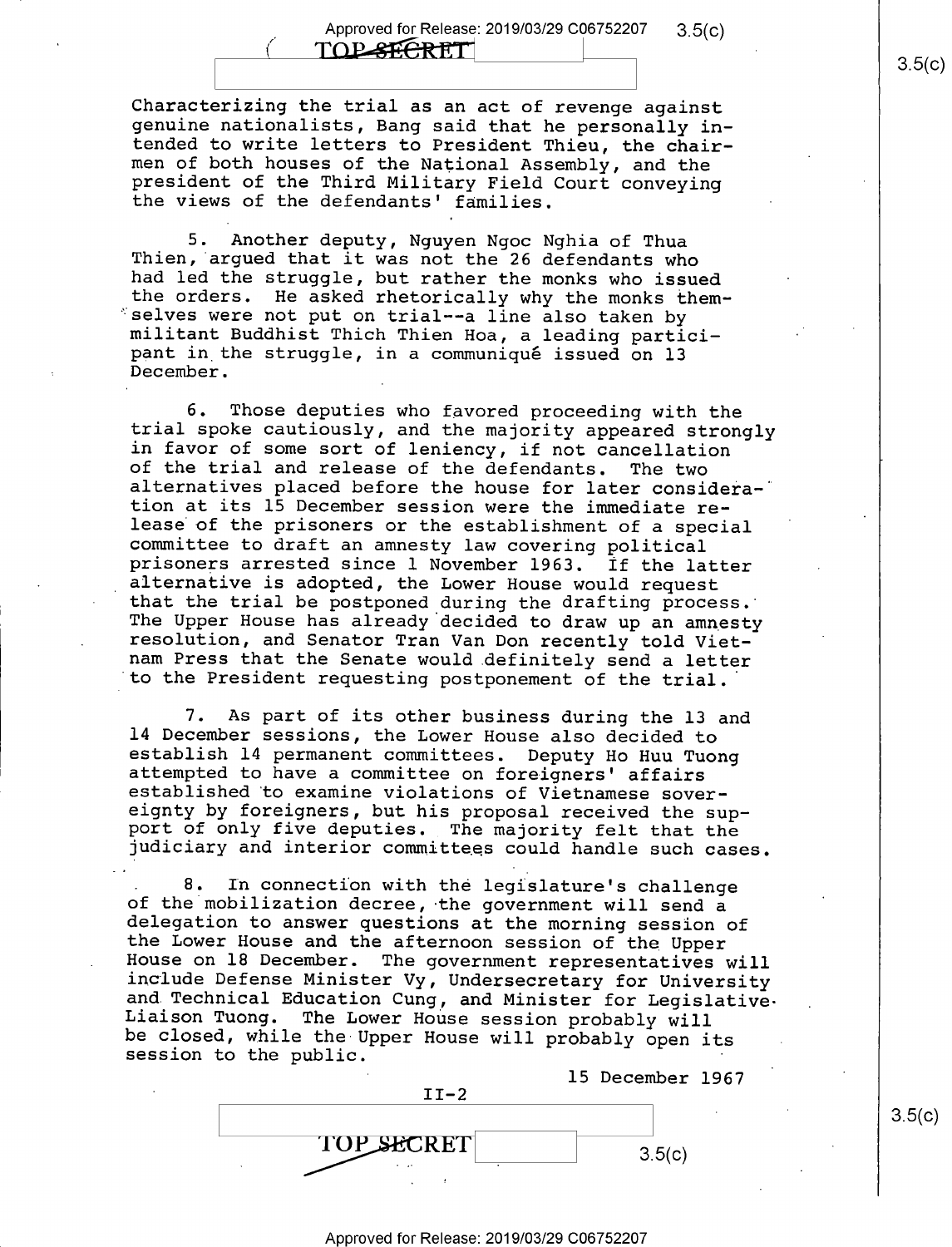Approved for Release: 2019/03/29 C06752207 **TOP-SECRET**  $3.5(c)$  $\vert$  s.5(c)

#### Possible Electrical Workers' Strike

9. The Electrical Workers' Union has threatened <sup>a</sup>strike to begin on l8 December or shortly afterwards if the French-owned public utility, the Compagnie des Eaux et d'Electricite, does not meet its demands for increased benefits. Specifically, the unions are asking for a l5-percent cost of living allowance retroactive to 1 August; severance pay and an extra month's salary because the company is turning its operations over to the government; and a 1,000-piaster Tet bonus— all payable by 31 December. For its part, the company has said that it fully intends to give the workers severance pay and Tet bonuses, but not until 5 January, and that any question of a cost of living allowance increase must be taken up with the Ministry of Public Works, which will pay the workers' salaries after 31 December.

l0. V0 Van Tai, general secretary of the Saigon Council of Unions, has said that the council will give the strike both moral and financial support if it occurs. He believes there will be a strike. Neither the minister of public works nor the minister of labor has done anything, he says, toward mediating the dispute or toward alleviating the workers' fears that they will come out on the short end as a result of the management change.

ll. Tran Quoc Buu, president of the Vietnamese Confederation of Labor, has, however, urged Prime Minister Loc to take action and, as a result, the issue was placed on the agenda of the Council of Ministers meeting for l4 December. Should the strike occur, it will affect not only the Saigon area but also some or all of nine other cities where affiliated French companies have installations. The union, however, has agreed to stagger the hours and the areas of the strike in Saigon so that power will not be completely cut off.

l5 December 1967

 $II-3$ TOP\_SECRET  $3.5(c)$ 

 $3.5(c)$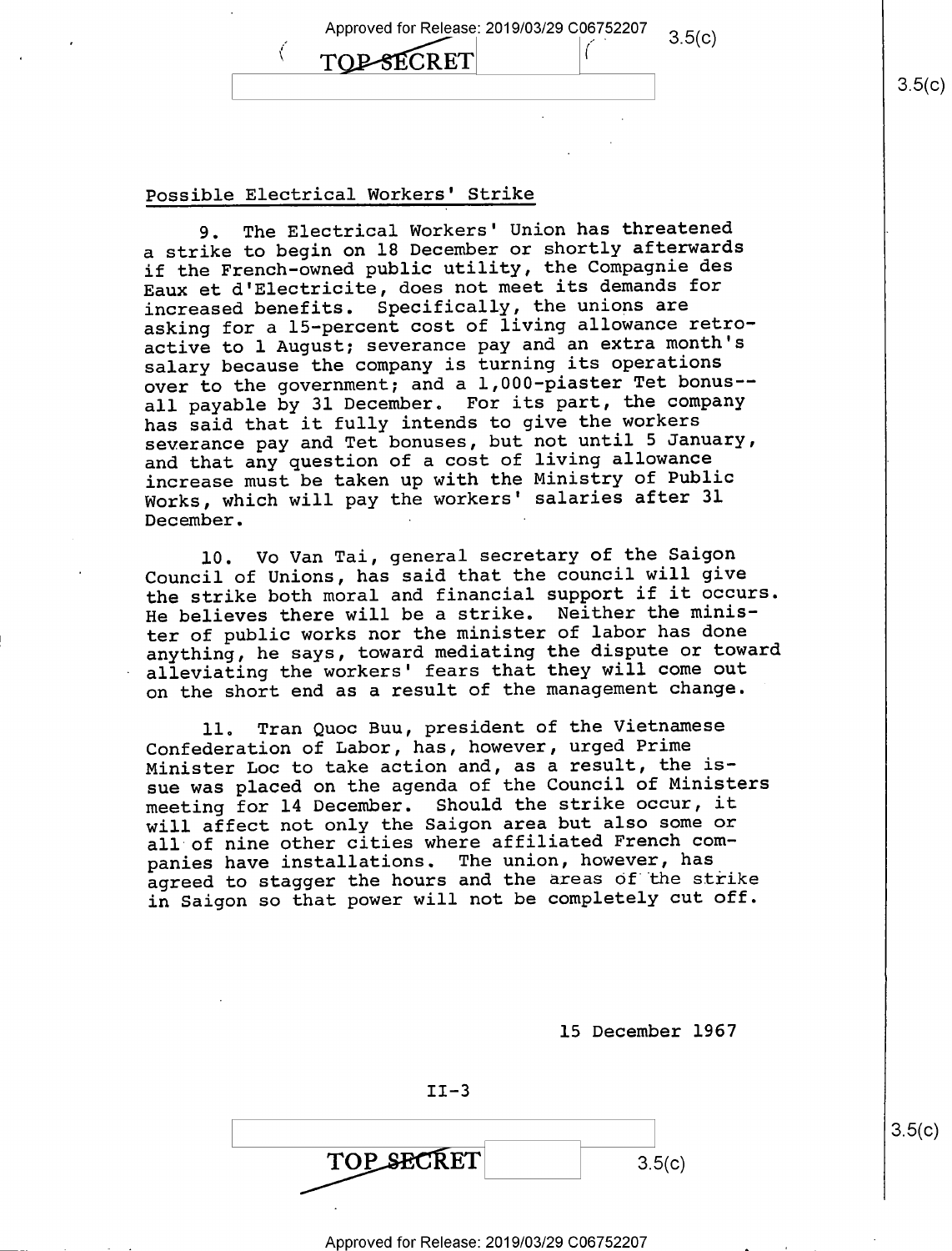



 $3.5(c)$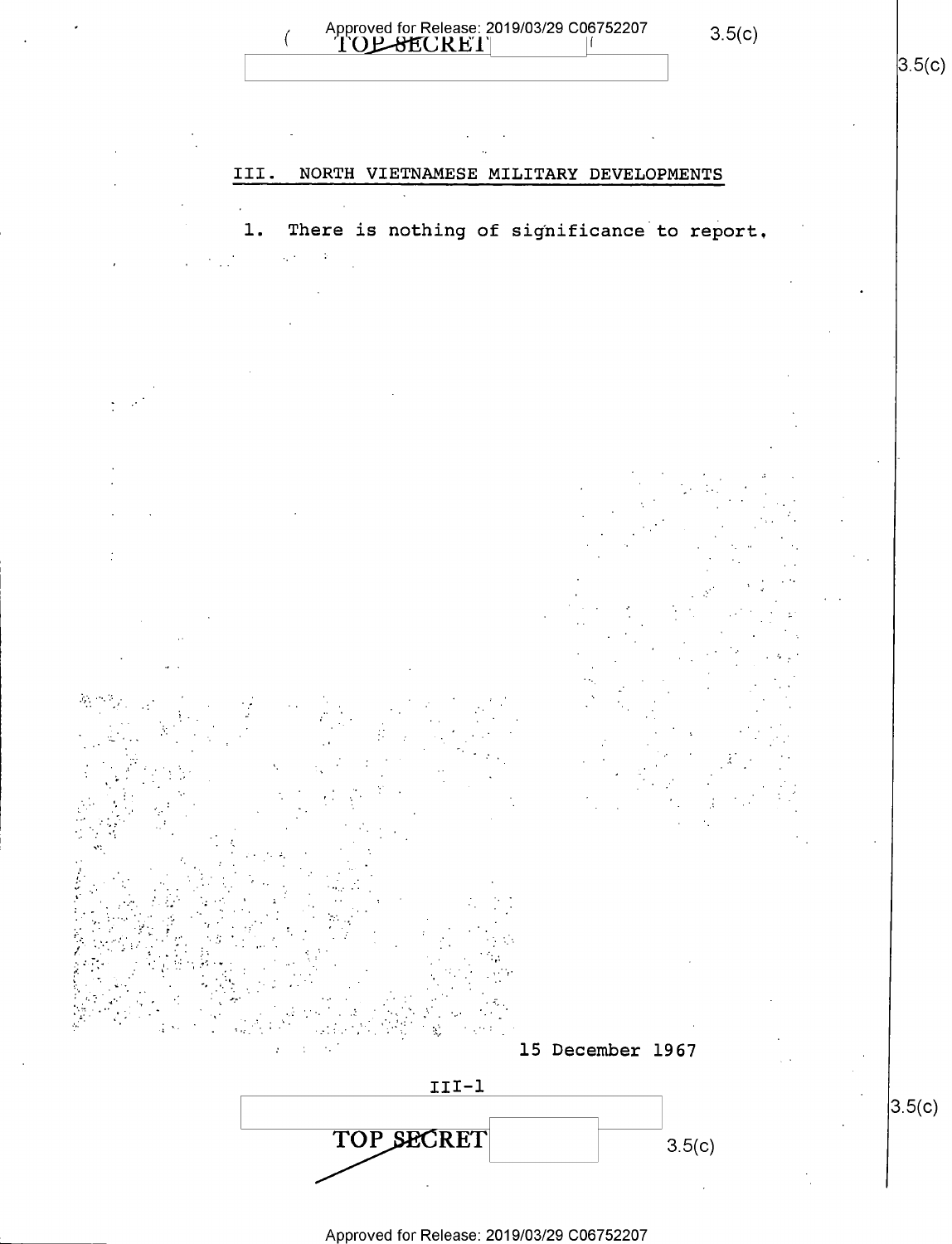Approved for Release: 2019/03/29 C067522073 5(c) TOP SECRET  $\mathbf{r}$  $3.5(c)$ ,

3.3(h)(2)

3.3(h)(2)

 $3.5(c)$ 

#### IV. OTHER COMMUNIST MILITARY DEVELOPMENTS

#### Chinese Activity in North Vietnam

4. Several of the recent Spanish repatriates from North Vietnam have told of the activities of Chinese Communist engineer and antiaircraft troops in North Vietnam. Their reports give a detailed picture of the Chinese activities/

 $\fbox{\parbox{1.5cm} \begin{tabular}{l} \multicolumn{1}{l} {\textbf{The Spaniards'}}\textbf{ observed} & \multicolumn{1}{l}{\textbf{The Spaniards'}}\textbf{observations} \\ \multicolumn{1}{l}{ \textbf{a}ppear generally accurate, but like many reporters} \end{tabular} }$ appear generally accurate, but like many reporters  $3.3(h)(2)$  they have also provided hearsay and personal impressions which in many instances are exaggerated or incorrect.

5. Some of the refugees described in detail the personal appearance and bivouac areas of the<br>Chinese and their movements on truck and foot. In Chinese and their movements on truck and foot. the main, the Spaniards said, the Chinese were performing construction and antiaircraft tasks.

15 December 1967

 $IV-1$  $\text{TOP}\text{ } \mathcal{L} \text{ CRET}$  3.5(c)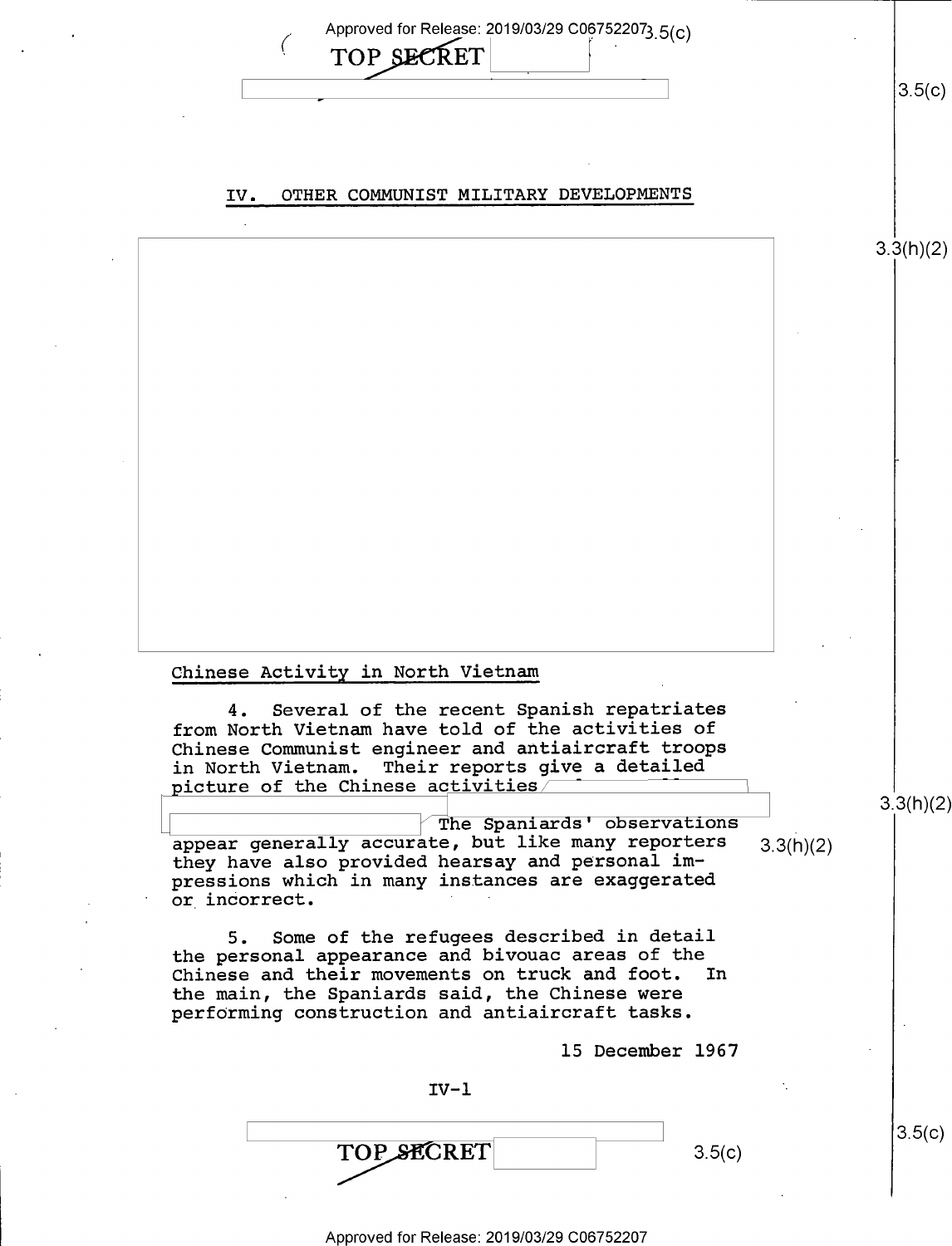Approved for Release: 2019/03/29 C06752207 3.5(c)

## TOP SECRET

 $3.5(c)$ 

3.3(h)(2)

3.3(h)(2)

6. The Spaniards described Chinese troops manning AAA guns and repairing bridges and railroads at Lang Son, Lao Chai, and other areas in northern North Vietnam. One of the refugees also  $3.3(h)(2)$  said that Chinese engineers were building a huge airfield near Yen Bai, and a "strategic" road from Lao Cai through Yen Bai to Son Tay

3.3(h)(2)

7. According to the Spaniards' reports, Chinese troops were billeted in tents and caves near Chi Ne, about 35 miles south of Hanoi. Some of the caves were used for AAA guns. The guns were controlled electrically and moved on tracks to the cave entrances when planes appeared. \

8. The refugees probably reflected the feelings of many of their Vietnamese neighbors in claiming that, in effect, the Chinese had "taken over"<br>certain areas. All the refugees noted, however, that an official North Vietnamese presence was<br>maintained in all regions where numerous Chinese<br>were observed, and none said the Chinese exercised<br>any control over the population or attempted to disseminate Maoist propaganda. Some of the Spaniards indicated the unhappiness and uneasiness of<br>the Vietnamese because of the many Chinese, but<br>there were no reports of serious friction or any actions by the Chinese which might arouse popular resentment.

l5 December 1967

 $IV-2$  $\overline{\phantom{0}}$ TOP SECRET  $3.5(c)$ 

 $3.5(c)$ 

Approved for Release: 2019/03/29 C06752207

 $\overline{\phantom{0}}$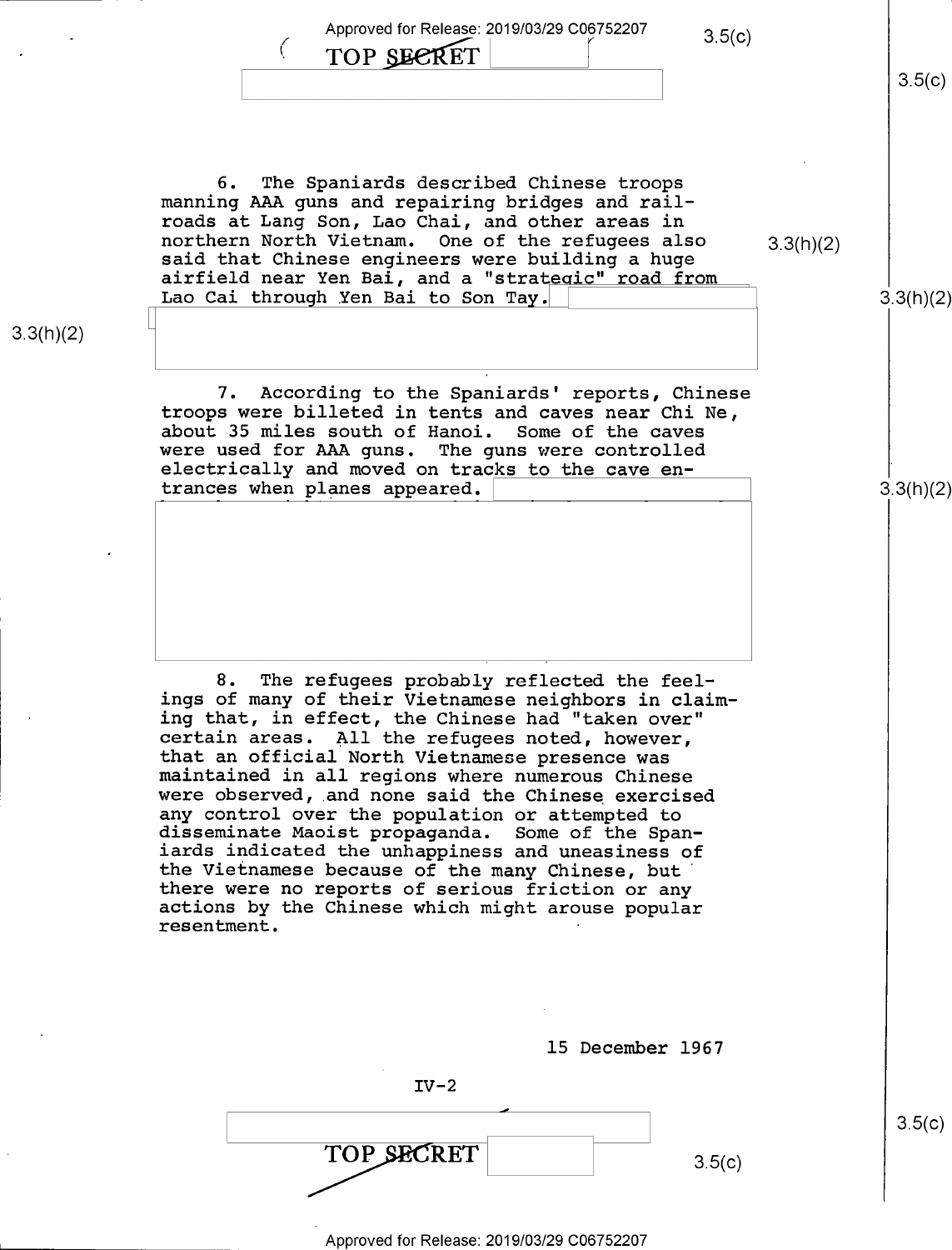Approved for Release: 2019/03/29 C06752207 3.5(C) TOP SECRET

#### V. COMMUNIST POLITICAL DEVELOPMENTS

#### Chinese Refugees From North Vietnam

3. Chinese who have fled North Vietnam to avoid the war are apparently causing some concern to Peking. According to a Red Guard publication, Chou En-lai told a group of Red Guards on 14 November that among the people causing trouble in Canton were those who have "run away from Vietnam." The Chinese premier asserted that the refugees had actually fled from fear of US air attacks, although they were claiming they left because they could not study Chairman Mao's thought in North Vietnam.

4. Chou admitted that there was revisionism in both China and North Vietnam but pointed out that this was not the real reason for the refugee's flight. He minimized the importance of revisionism

l5 December 1967

 $\text{TOP}$  secrets  $\vert$  3.5(c)

 $V-1$ 

 $3.5(c)$ 

 $3.5(c)$ 

3.3(h)(2)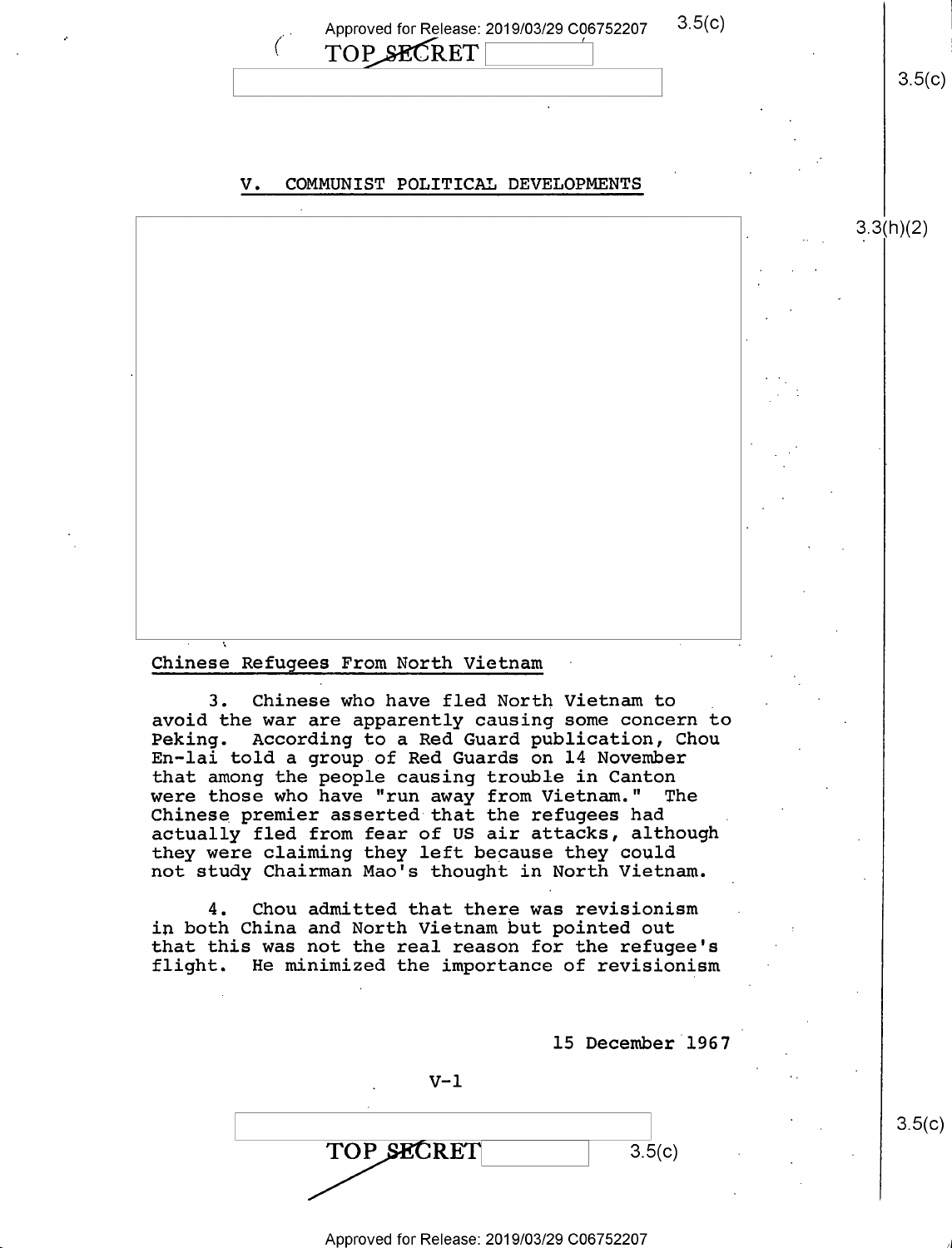(. Approved for Release: 2019/03/29 C067522073.5(c) TOP SECRET | (

in North Vietnam, asserting that the major preoc- $\sub{cupation}$  there was fighting the US.

5. Chou's comments suggest that Peking finds the refugees unwelcome. They spread stories detrimental to Sino-Vietnamese relations and are extra mouths to feed



 $V-2$ 

 $\overline{\phantom{0}}$  $TOP-8ECRET$  3.5(c)

Approved for Release: 2019/03/29 C06752207